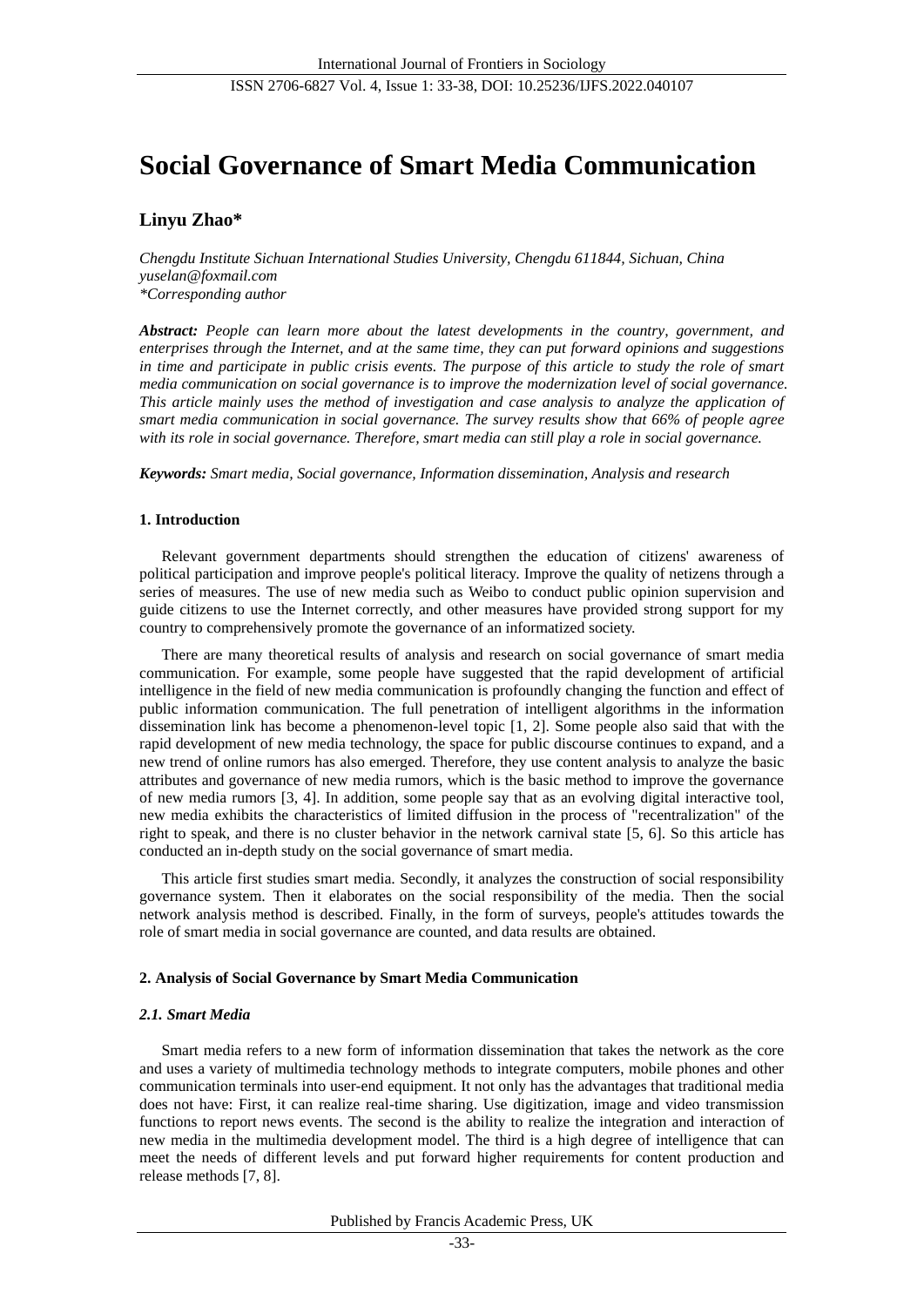Smart media refers to the use of modern information technologies such as network technology and computer communication technology to transform and innovate traditional communication methods to achieve information transmission and reception. Many advanced scientific and technological methods have been applied in our country's social governance. Among them, big data analysis and management is a new model that uses the Internet to complete governance work and is compatible with the information age. There is also a cloud-based computing platform that uses smart media as a carrier to solve the problems encountered in people's daily life or some related departments can perform real-time monitoring when they need to deal with things [9, 10].

Smart media is a combination of information technology and Internet technology. In the field of computer networks and mobile communications, advanced science and technology such as multimedia, data and cloud computing are applied to the process of social governance. It uses a computer network as a platform, and uses digital communication technology and information processing software to realize the combination of multimedia, data, and virtual reality interactivity to form a certain degree of influence and can have a wide range of social value [11, 12].

The framework of the media communication network is shown in Figure 1:



*Figure 1: Media communication network framework*

In this new era, people use various media to obtain the content they need and communicate and interact, so as to achieve effective communication and feedback between social governance, national public affairs management goals, and cultural construction goals. Smart media has become an indispensable and important part of modern information society. It is an emerging means, method and way of communication.

Information dissemination refers to the effective description of related matters between different classes, groups and organizations in human society through certain technical means, and to pass its meaning to other people in this open communication and interaction process. Smart media is a product derived from the development of information technology. It has the characteristics of interactivity and openness. On the one hand, direct communication between users can be achieved. On the other hand, it can realize information resource sharing and real-time communication functions. In modern society, people use the media more to obtain knowledge or data such as external sounds, images, etc., and perform integrated processing to achieve self-interest needs or satisfy goals. Rather than simply receiving or receiving messages from the outside world. It contains information from traditional media to new media to emerging networks. It can also be said to be an innovative way of thinking on the issue of governance in our country.

In the process of information dissemination, in order to effectively transmit and store useful, valuable and harmless information, it must be presented through various media. Traditional media use text and voice as the carrier to convey news facts to the public through newspapers, television, radio and other forms. In the context of the new media era, an intelligent and diversified network platform has developed. At present, my country mainly uses Weibo, WeChat and other social networking sites to publish relevant information. And as citizens in society generally use smart phones for entertainment activities, a communication mode with mobile phone applications as the main body has gradually formed.

#### *2.2. Construction of Social Responsibility Governance System*

Social governance mainly refers to the leading role of the government in the process of public administration, including safeguarding and guaranteeing citizens' rights and interests, and taking

Published by Francis Academic Press, UK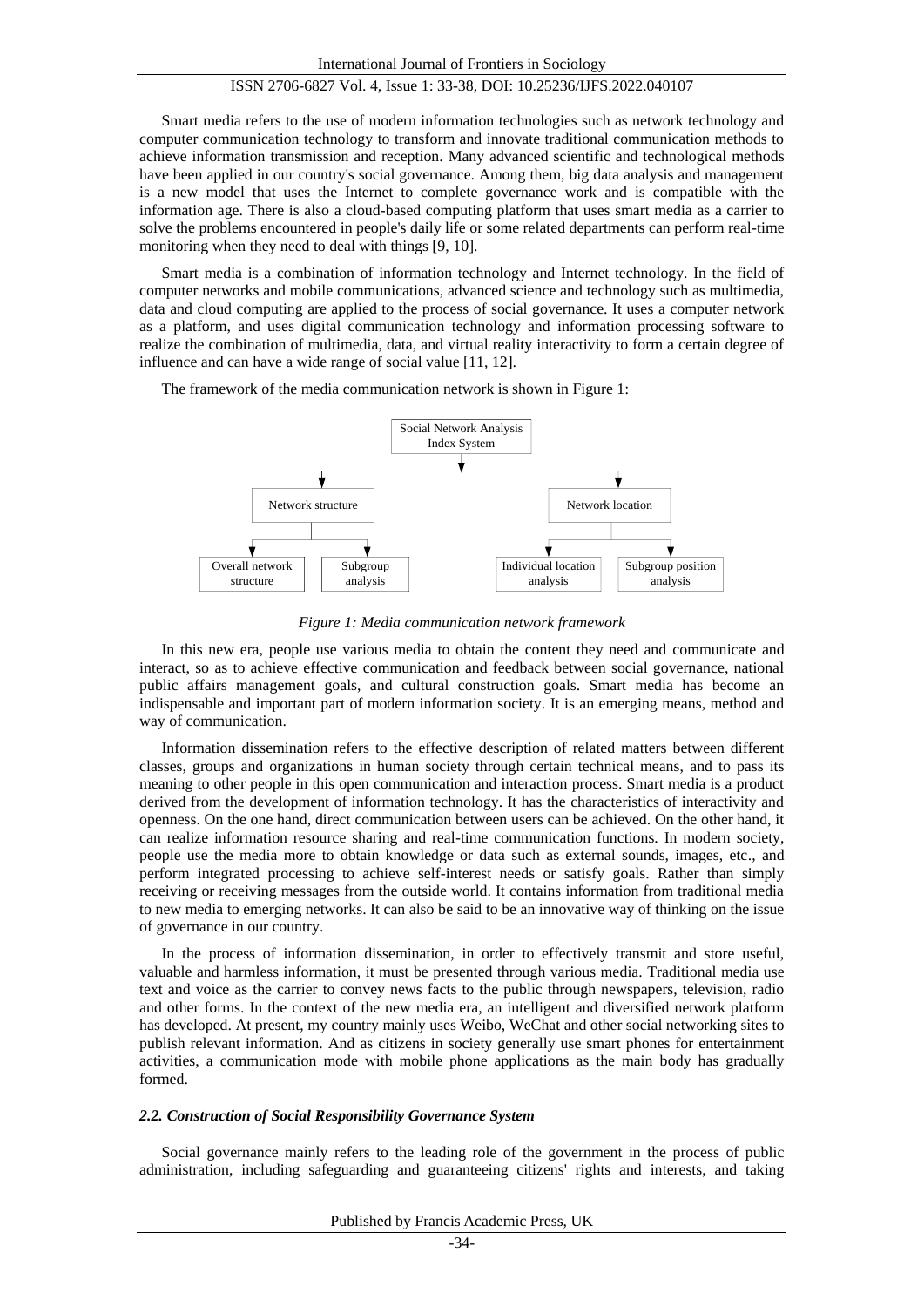measures on public affairs issues. The main body of social governance is the state and government, and its main task is to effectively control the rights of citizens. In today's information age, media communication and management methods are becoming more and more modern. The traditional "party governance" model no longer meets the needs of development. In the new era, people have a more in-depth understanding of their own interests and require more and a higher level of attention to their responsibilities and obligations, and other factors have made social governance subjects continue to move towards diversification. The Internet is more convenient and efficient for information transmission. It mainly includes the construction of democracy and the rule of law and the public administration system, economic development and growth, cultural soft power, infrastructure conditions, and so on. In this process, netizens carry out information dissemination, communication and interaction through online platforms. In the process of social governance, the network platform is an important means. It can make communication between citizens and the government more convenient and effective. At the same time, ordinary people can participate in the management of national public affairs.

This part mainly starts with the governance connotation of the network media social responsibility governance system, the principles of the construction of the network media social responsibility governance system, and the content of the network media social responsibility governance system. The governance of social responsibility of online media should follow the six principles of participation, coordination, enforceability, dynamic balance, functionality and national compliance, and construct the social responsibility of online media from five aspects: self-discipline, informatization, and restraint. The monitoring and evaluation governance system aims to provide a comprehensive and effective governance system for the lack of social responsibility of online media.

## *2.3. Social Responsibility of Media*

This article believes that the definition of the connotation of media social responsibility should be broader: media social responsibility refers to the media's responsibility for the impact of decision-making, operation and communication activities on various stakeholders. The purpose of all inner and outer values. In terms of its main tasks, the media is a relatively independent individual organization; according to their characteristics, they undertake the internal and external tasks of each organization, including the role of media communication and institutional responsibilities to the market. In terms of its role, it includes not only the country and the public, but also shareholders, communities and the environment.

It is particularly interesting that the social responsibility of the media is oriented towards the maximization of overall value: it emphasizes internal and external communication, interaction and coordination in the management process, while the scalability of external cooperation is only aimed at self-discipline and leading media organizations to optimize government and industry organizations. The participation and promotion of third-party organizations and other social entities.

Our society is currently in the "deep water stage" of reform. As the diversification of interests brings about the blooming of social vitality, social problems continue to emerge. The old and new contradictions overlap, and the social environment is complex and diverse. In this process, profound changes have taken place in social structure, organizational forms, lifestyles and values. In order to resolve many contradictions and deal with the challenges faced by many parties, it is necessary to change the original one-dimensional and government-dependent social management methods, and comprehensively and in-depth advance social governance reforms.

In such a variable social environment, the fields and ways in which citizens obtain the right to use media have a profound impact on social governance. "The media not only plays the role of information dissemination, propaganda spokespersons and regulators, but also extends and penetrates to a certain extent to build a diversified social interest organization. Various exchanges to express interest, collect opinions and public opinions, and gather public consensus. The development of media provides unprecedented opportunities for various social forces to resolve social conflicts. The media is an important participant in social governance, and the media is an important participant in the operation of the social system. The management has a far-reaching and far-reaching influence.

In particular, assuming social responsibility as the main body of social governance is the key for the media to play an active role and respond to different interests. In other words, the social responsibility of the media is the intersection of social governance and the role of the media. And social governance must also take advantage of the positive energy of the media to bring about positive changes in

Published by Francis Academic Press, UK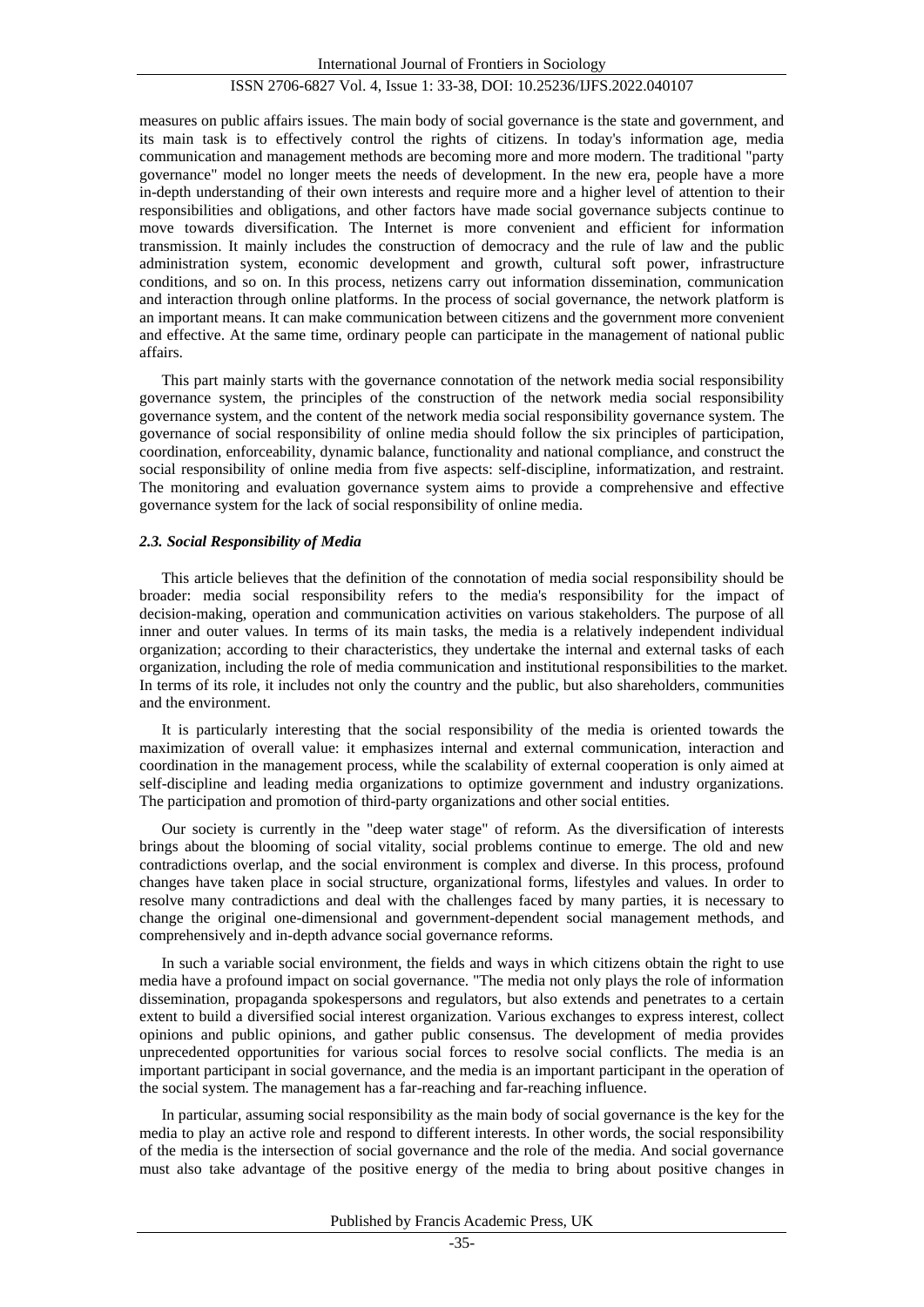governance concepts, governance methods, governance models, and governance attitudes that meet the needs of development. As the object of social governance, the social responsibility of the media provides consensus and means for all subjects to participate in the common governance of the media. Responsible media development is inseparable from the joint promotion of the media, government officials and social organizations.

Carrying out media corporate responsibility research from a governance perspective will help to develop media management thinking, transform social responsibility theories into practical results, serve the social public management, and serve the common governance of the media.

#### *2.4. Social Network Analysis Method*

A social network is a group of social participants (agents) and their connections. Social networks are formed by using nodes to represent social participants and edges to represent relationships. The concept of "social network" was first proposed by Barnes. According to Baidu Baike's popular interpretation of social networks, social networks refer to "a social structure composed of nodes of multiple individuals or organizations, which become the bond between each node through accidental acquaintances or close family relationships.

The most important indicators in social network analysis are density, centrality, centrality, and related subgroups.

The network scale refers to the size of the network capacity, which depends on the number of nodes in the social network. The measures of node centrality are some centrality, narrow centrality and intermediate centrality.

Point degree centrality measures the degree of association between a specific node and other nodes in the network. The absolute centrality of a node can be expressed as:

$$
D_{c}(X_{m}) = \sum_{k=1}^{h} a_{mk}(m \neq k)
$$
\n(1)

The centrality calculated using this formula reflects the degree of correlation between nodes in the network. In order to correct the influence of the network size on the calculation results, a standardized measurement formula is proposed:

$$
D_{c}^{'}(X_{m}) = \frac{\sum_{k=1}^{h} a_{mk}(m \neq k)}{x - 1}
$$
 (2)

The x in the above formula represents the number of nodes in the network, and x-1 is the largest possible absolute centrality in the network. Proximity centrality is an indicator of how close a particular participant is to all other participants. Intermediary centrality measures the degree to which a node plays an "intermediate" role in a social network, that is, the degree to which a particular node is relative to other nodes.

#### **3. Investigation and Analysis**

#### *3.1. Purpose of the Investigation*

The rapid development of smart media makes social governance face new opportunities and challenges. At present, our country is in the midst of a major historical task of building a well-off society in an all-round way and realizing the Chinese dream. At present, my country's governance issues are mainly based on the government, with low citizen participation and low enthusiasm. Although some netizens use smart phones for social interaction and community management activities, it has improved the efficiency of communication between people and promoted the construction of harmonious neighborhood relations. However, there is no lack of network security crises caused by untimely or inaccurate information release.

#### *3.2. Survey Data*

A total of 25 valid questionnaires were collected in this survey. From the collected questionnaires,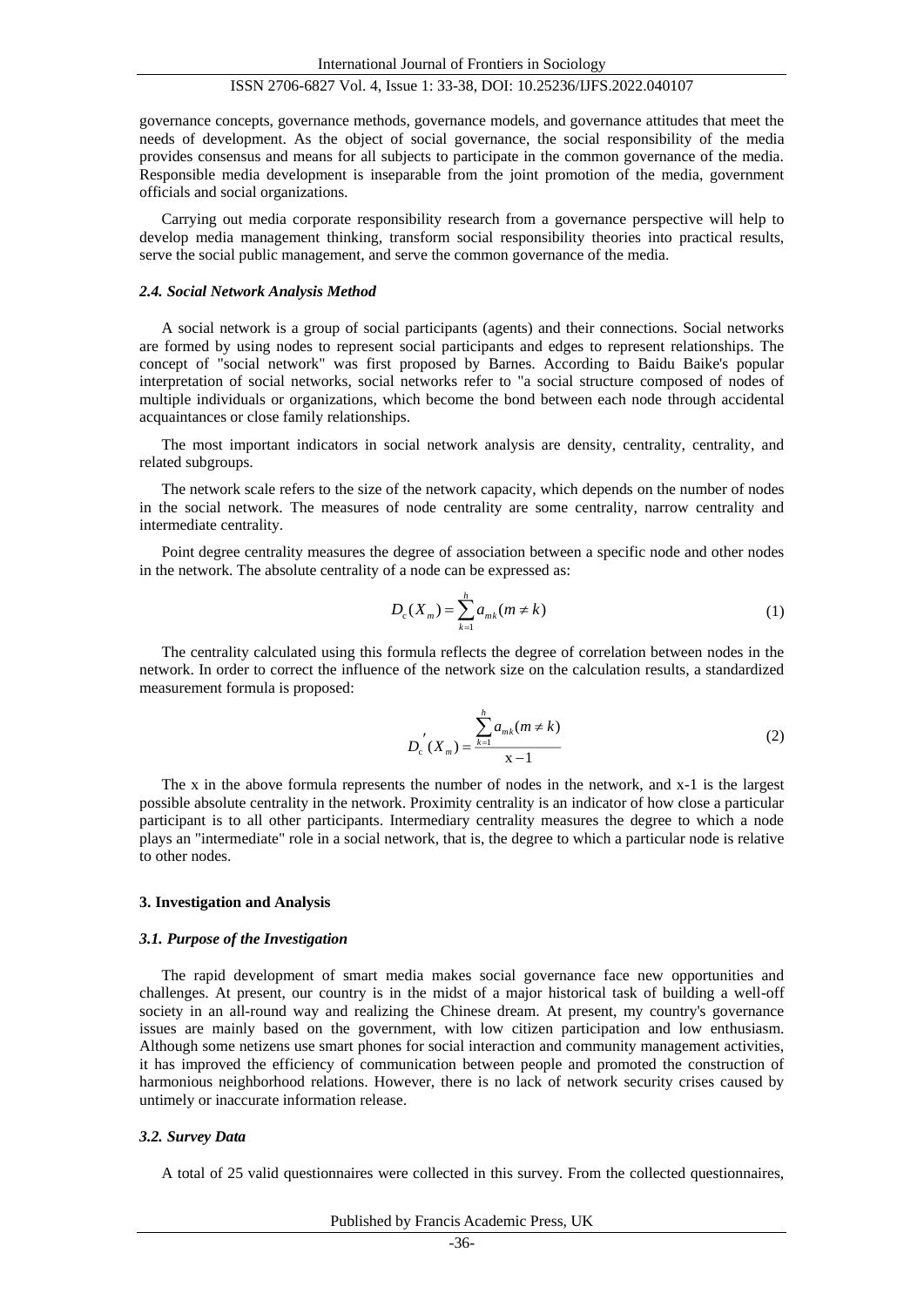the average number of writers and editors participating in the survey was 72%, and that of media managers was 28%. More than 10 years of media experience accounted for about 34%, 5 to 10 years (including 10 years) accounted for about 42%, and 3 to 5 years (including 5 years) accounted for about 16%. Some employees with less than 3 years of experience (including 3 year). The concerns of interviewed media representatives covered many aspects including ecological and environmental protection, transportation, information economy, light industry nutrition, tourism and leisure, financial services, culture and education.

#### *3.3. Investigation Process*

Based on the above discussion on the specific content of media social responsibility, the questionnaire design includes the media's practice in the five main areas of responsibility management, market responsibility, corporate responsibility information, environmental responsibility and social responsibility, with particular attention to the personal and media environmental factors' impact on media responsibility. Perceiving the effects of media practice includes three levels of observation.

#### **4. Analysis of Survey Results**

#### *4.1. The Role of Smart Media Communication on Social Governance*

This article sorts out some data results based on the survey. Among them, the role of smart media in social governance is embodied in five areas: responsibility management, market responsibility, information responsibility, environmental responsibility, and social responsibility. The specific support situation is shown in Table 1:

|                              | Agree | Disagree      | Commonly |
|------------------------------|-------|---------------|----------|
| Responsibility management    | 10%   | 4%            | 6%       |
| Market responsibility        | 12%   | 3%            | 5%       |
| Information liability        | 15%   | 2%            | 3%       |
| Environmental responsibility | 13%   | $\frac{0}{6}$ | 6%       |
| Social responsibility        | 16%   | 2%            | 2%       |

*Table 1: The role of intelligent media communication on social governance*



*Figure 2: The role of intelligent media communication on social governance*

As shown in Figure 2, we can find that people recognize the role of the media in social responsibility. In addition, 15% of people think it is also very important in terms of information. There are also 13% of people think it is of great benefit in creating an environment.

#### **5. Conclusion**

Smart media communication plays an important role in social governance. However, since there are